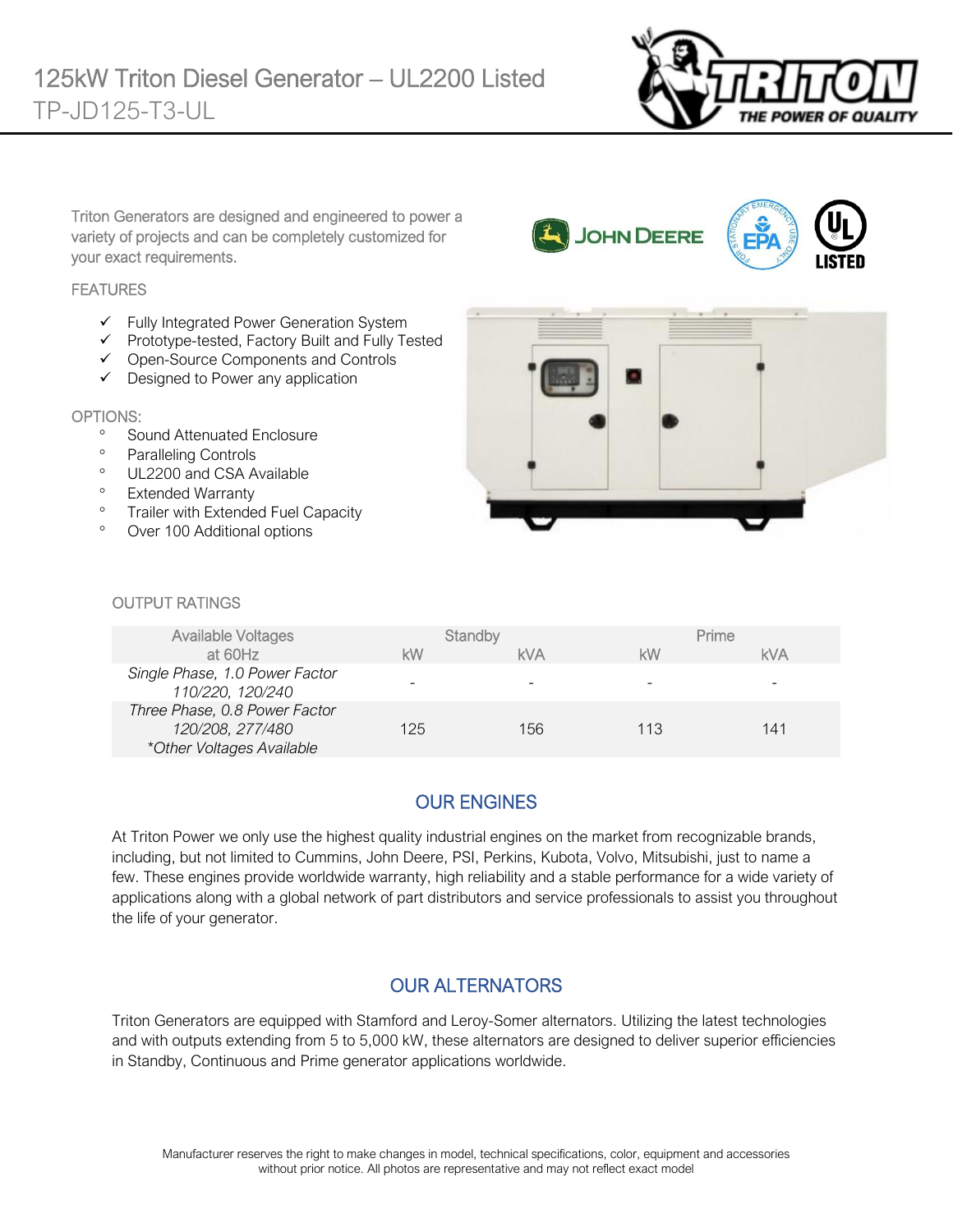

#### ENGINE INFORMATION

| Engine Make                      | John Deere                  |
|----------------------------------|-----------------------------|
| Model                            | 4045HF285                   |
| <b>Tier Rating</b>               | Tier 3                      |
| Engine Speed (RPM)               | 1800                        |
| Engine Power Output at rated RPM | 147 kWm / 197 HP            |
| Cooling                          | <b>Radiator Cooled</b>      |
| Aspiration                       | Turbocharged and Air to Air |
| Total Displacement (Liter)       | 4.5                         |
| No. of Cylinders and Build       | 4, In Line                  |
| <b>Bore and Stroke</b>           | 106 x 127                   |
| <b>Compression Ratio</b>         | 19.1:1                      |
| Governor                         | Electronic                  |
| Fuel Consumption (L/hr)          |                             |
| <b>Full Load</b>                 | 37.53                       |
| 75% Load                         | 28.94                       |
| 50% Load                         | 21.06                       |
| Oil Capacity (Liter)             | 12                          |
| Coolant Capacity (Liter)         | 25                          |

## ALTERNATOR INFORMATION

| Manufacturer                          | Leroy Somer or Stamford                                  |
|---------------------------------------|----------------------------------------------------------|
| Design                                | Brushless single bearing, revolving field                |
| <b>Stator</b>                         | $2/3$ pitch                                              |
| Rotor                                 | Single bearing, flexible disc                            |
| <b>Insulation System</b>              | Class H                                                  |
| <b>Standard Temperature Rise</b>      | 125 -163°C Continuous                                    |
| Exciter Type                          | <b>Self Excited</b>                                      |
| <b>Phase Rotation</b>                 | A(U), B(V), C(W)                                         |
| <b>Alternator Cooling</b>             | Direct drive centrifugal blower fan                      |
| AC Waveform Total Harmonic Distortion | No load < 1.5%. Non distorting balanced linear load < 5% |
| Telephone Influence Factor (TIF)      | <50 per NEMA MG1-22.43                                   |
| Telephone Harmonic Factor (THF)       | $<$ 2%                                                   |

# DEEP SEA DIGITAL CONTROLLER

- Adaptable for a wide variety of single gen-set applications, supporting diesel, gas and petrol engines.
- Monitors engine speed, oil pressure, coolant temperature, frequency, voltage, current, power and fuel level, giving you comprehensive engine and alternator protection.
- <sup>o</sup> Easy USB configuration via the DSE PC Suite or directly through the controller's panel.
- <sup>o</sup> Standard units include models DSE4520 or DSE4510. Additional models for AutoStart (DSE73XX and DSE74XX Series) and Synchronization (DSE86XX Series) available upon request on customized equipment.

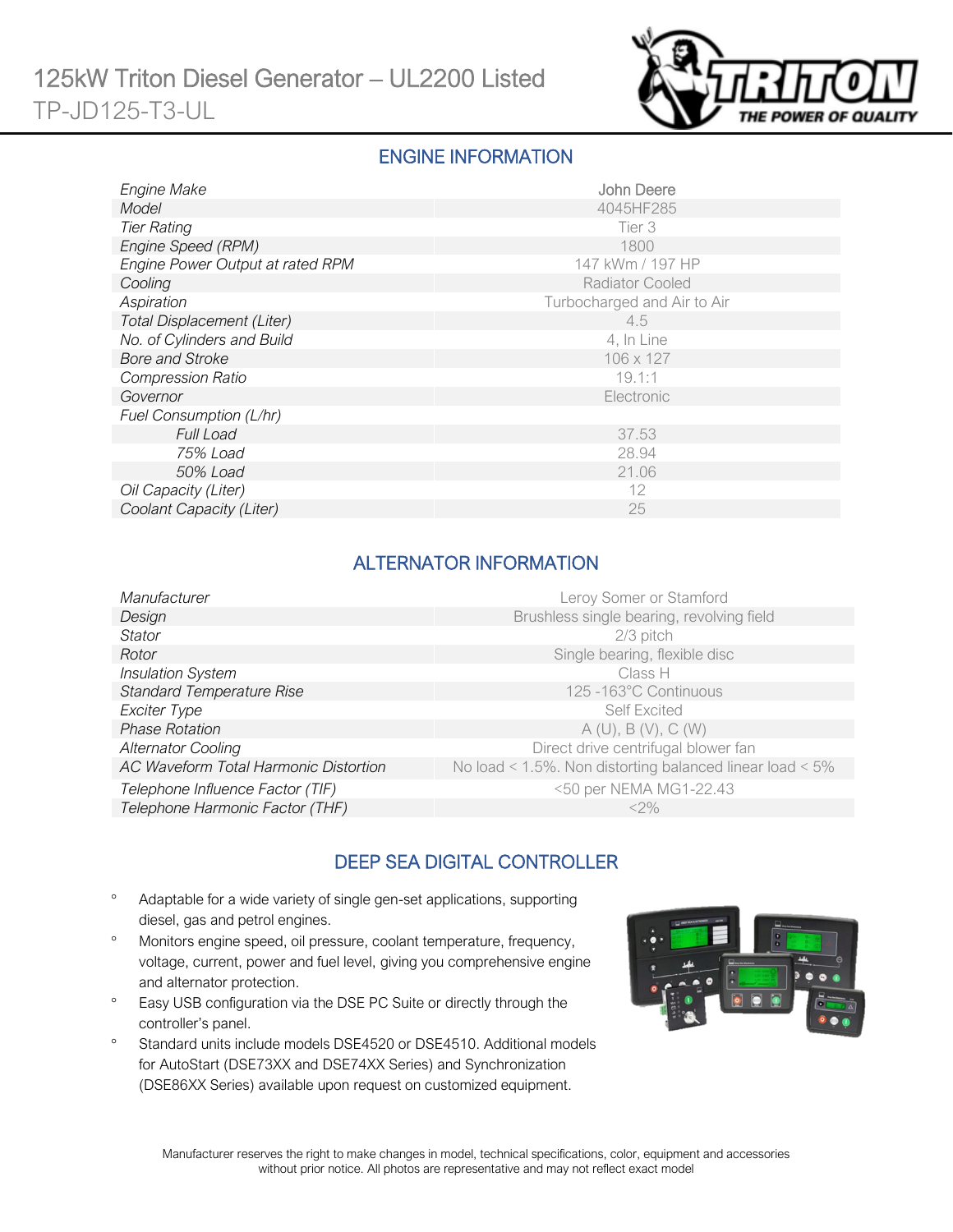

### STANDARD ITEMS

Engine System:

Ī

- o Oil Drain Extension
- o Air Cleaner
- o Critical Exhaust Silencer (Enclosed Versions)
- o Expanded Metal Safety Guards
- Fuel System
	- o Primary Fuel Filter
	- o Fuel Lock-off
		- o Flexible Fuel Lines
	- Cooling System
		- o Factory Installed Radiator
		- o 50/50 Ethylene glycol antifreeze
		- o Radiator Drain Extension
- Electrical System
	- o Unit Mounted Mainline Circuit Breaker
	- o Battery Charging Alternator
	- o Battery Tray and Cables
	- o Emergency Stop Switch
- ✓ Generator Set
	- o Mounted on Heavy Duty Steel Base Frame
	- o Anti-Vibration Pads between Engine/Alternator and Frame
	- o Full Factory Load Bank Testing
	- o Sub-Base Lifting Points
- ✓ Alternator
	- o Single and Three Phase
	- o 12 Lead Stamford or Leroy-Somer
- ✓ Enclosure (if selected)
	- o Heavy Duty Steel Enclosure (Aluminum Options)
	- o Powder Coated Finish
	- o Easy Access to All Service Points
	- o Fully Sound Attenuated
	- o Advanced Water and Dust Proofing
	- o Easy to Transport
	- o Includes 8-hour single wall fuel tank

# OPTIONAL ITEMS

- Engine System:
	- o Upgraded Exhaust Silencers (Hospital, Residential, Critical)
	- o Heavy Duty Air filters
	- o Oil Heater
	- o Block Heater (Circulating, up to 5000 Watt)
- Fuel System
	- o Multi-Valve Fuel Connections
	- o Fuel Cooler
- Electrical System
	- o Battery Charger (Standard and Float Type)
	- o Additional Circuit Breakers
	- o Shunt Trips
	- o Electrically Controlled Breakers
	- o Medium Voltage Alternators
	- o Paralleling Systems
	- o Electrical Connections (Cam-Locks, Refer Plugs, Distro Panel, and more)
- Cooling System
	- o Upgraded Radiator Systems
	- o Marine Grade Radiator
	- Generator Set
		- o Seismic Isolators
		- o Remote Mounted Control System
- **Enclosure** 
	- o Aluminum Enclosure
	- o Ultra-Quiet Enclosure
	- o 20 and 40' Container Packages
	- o Custom Paint Colors
- Alternator
	- o 600 Voltage
	- o Medium Voltage (1000 to 13,200 voltage)
	- o Two Bearing
- Additional Options
	- o Please inquire, Triton can assist in engineering nearly any option